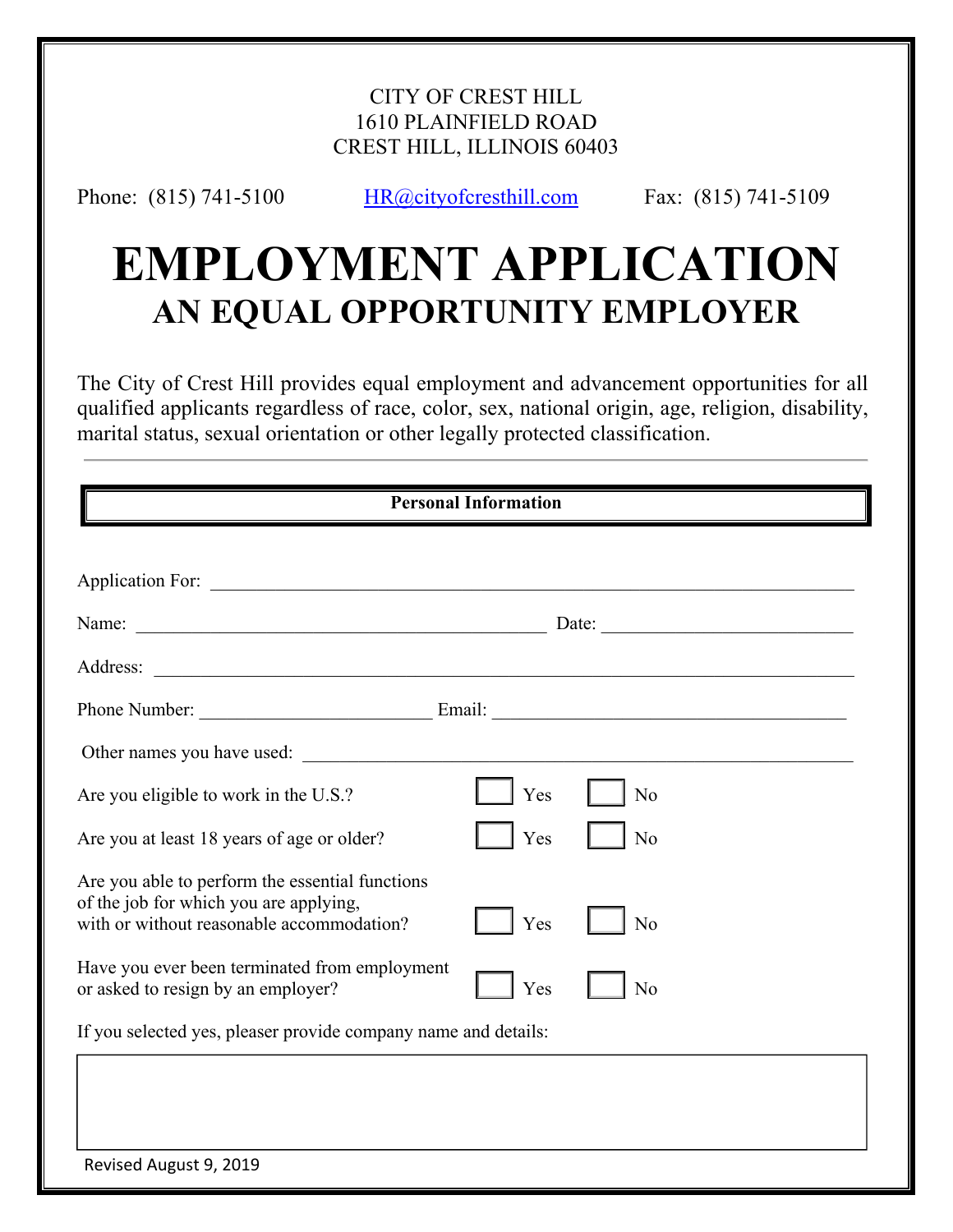| <b>Employment Desired</b>                                                                                                                                                                 |                             |                                    |                 |                            |
|-------------------------------------------------------------------------------------------------------------------------------------------------------------------------------------------|-----------------------------|------------------------------------|-----------------|----------------------------|
| Hourly Rate/Salary desired:<br><b>Available Start Date:</b><br>$\vee$ Yes $\Box$ No<br>Are you currently employed?<br>$Yes$ $\Box$<br>$\vert$ No<br>May we contact your present employer? |                             |                                    |                 |                            |
|                                                                                                                                                                                           |                             | <b>Referral Source</b>             |                 |                            |
| $Yes \perp$<br>$\rm No$<br>Have you ever worked for the City of Crest Hill?<br>If yes, please specify which position and when:<br>How did you hear of this position?                      |                             |                                    |                 |                            |
|                                                                                                                                                                                           |                             | <b>Education</b>                   |                 |                            |
| <b>Education</b>                                                                                                                                                                          | Name of School,<br>Location | <b>Number of years</b><br>attended | Degree received | Subjects studied/<br>Major |
| High School                                                                                                                                                                               |                             |                                    |                 |                            |
| College or<br>University                                                                                                                                                                  |                             |                                    |                 |                            |
| College or<br>University                                                                                                                                                                  |                             |                                    |                 |                            |
| Trade School/<br>Other                                                                                                                                                                    |                             |                                    |                 |                            |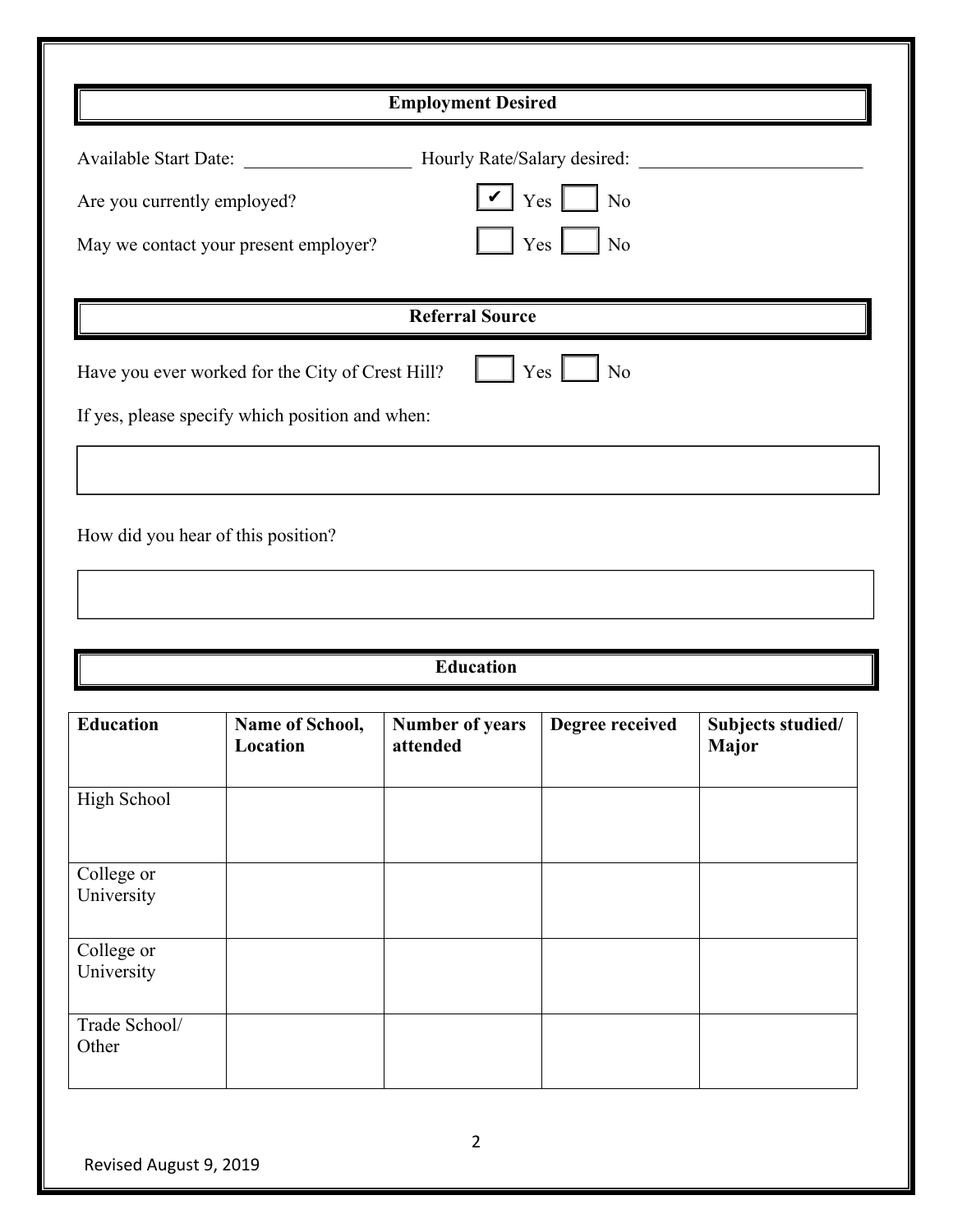| <b>Employment History</b><br>Please list your employment history for the last 10 years. Begin with your most recent employer and<br>list in reverse chronological order, including periods of unemployment. You may attach additional<br>sheets as necessary. Note: This section must be completed even if supplemented by a resume. |                                                                                  |  |  |
|--------------------------------------------------------------------------------------------------------------------------------------------------------------------------------------------------------------------------------------------------------------------------------------------------------------------------------------|----------------------------------------------------------------------------------|--|--|
|                                                                                                                                                                                                                                                                                                                                      |                                                                                  |  |  |
|                                                                                                                                                                                                                                                                                                                                      |                                                                                  |  |  |
|                                                                                                                                                                                                                                                                                                                                      |                                                                                  |  |  |
| Phone Number:                                                                                                                                                                                                                                                                                                                        |                                                                                  |  |  |
|                                                                                                                                                                                                                                                                                                                                      | Dates of Employment From: To: To: To: To:                                        |  |  |
| Summary of the nature of work performed and job responsibilities:                                                                                                                                                                                                                                                                    |                                                                                  |  |  |
|                                                                                                                                                                                                                                                                                                                                      |                                                                                  |  |  |
|                                                                                                                                                                                                                                                                                                                                      |                                                                                  |  |  |
|                                                                                                                                                                                                                                                                                                                                      |                                                                                  |  |  |
| Phone Number:                                                                                                                                                                                                                                                                                                                        |                                                                                  |  |  |
|                                                                                                                                                                                                                                                                                                                                      |                                                                                  |  |  |
| Summary of the nature of work performed and job responsibilities:                                                                                                                                                                                                                                                                    |                                                                                  |  |  |
|                                                                                                                                                                                                                                                                                                                                      | ,我们也不能会在这里,我们也不能会在这里,我们也不能会在这里,我们也不能会在这里,我们也不能会在这里,我们也不能会在这里,我们也不能会在这里,我们也不能会在这里 |  |  |
|                                                                                                                                                                                                                                                                                                                                      |                                                                                  |  |  |
| Revised August 9, 2019                                                                                                                                                                                                                                                                                                               | 3                                                                                |  |  |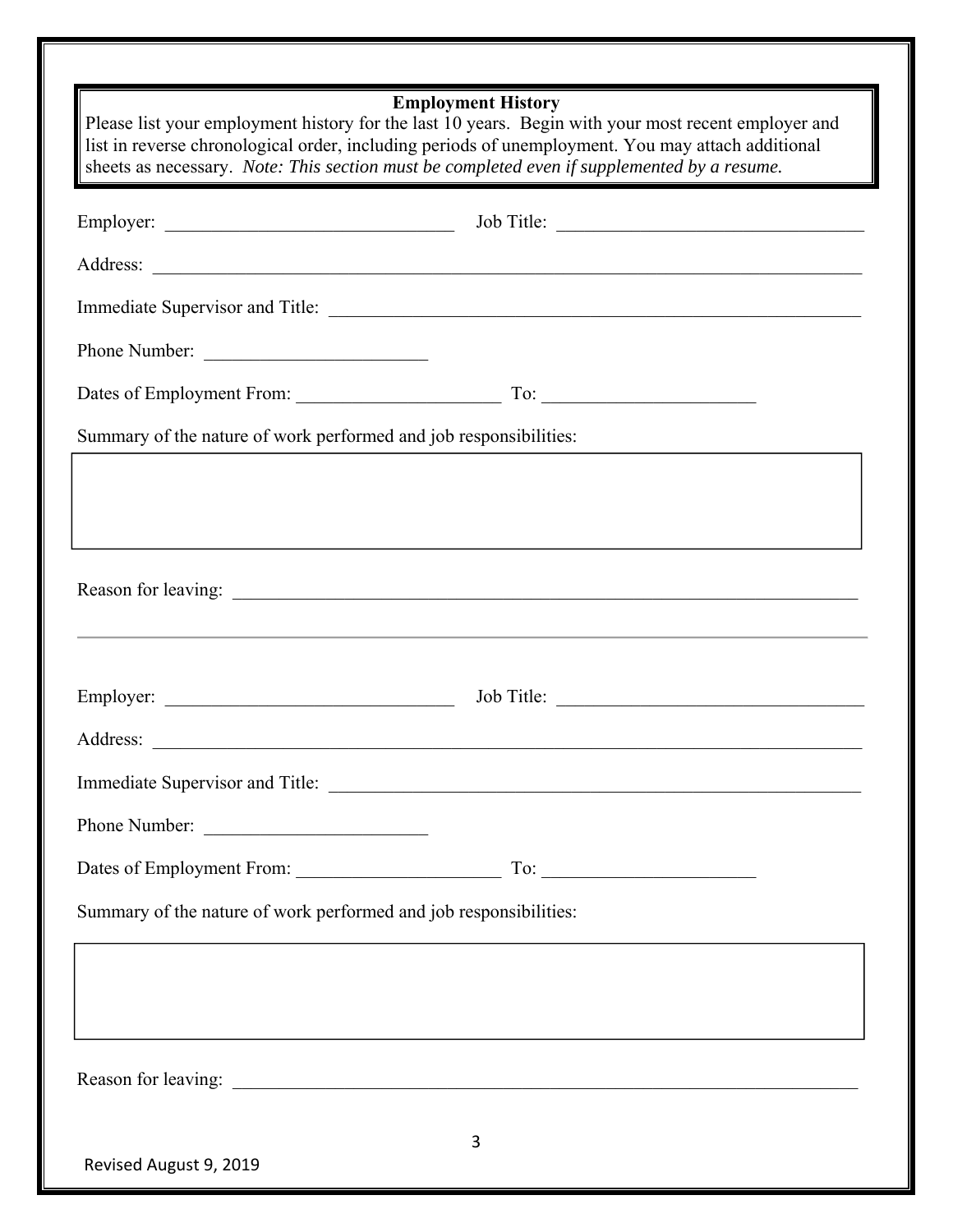| $\overline{a}$ and $\overline{a}$ are the contract of $\overline{a}$ and $\overline{a}$ and $\overline{a}$ are the contract of $\overline{a}$ | <b>Employment history continued</b>    |  |
|-----------------------------------------------------------------------------------------------------------------------------------------------|----------------------------------------|--|
|                                                                                                                                               |                                        |  |
|                                                                                                                                               |                                        |  |
|                                                                                                                                               | Immediate Supervisor and Title:        |  |
| Phone Number:                                                                                                                                 |                                        |  |
|                                                                                                                                               |                                        |  |
| Summary of the nature of work performed and job responsibilities:                                                                             |                                        |  |
|                                                                                                                                               |                                        |  |
|                                                                                                                                               |                                        |  |
|                                                                                                                                               |                                        |  |
|                                                                                                                                               |                                        |  |
|                                                                                                                                               |                                        |  |
|                                                                                                                                               |                                        |  |
|                                                                                                                                               |                                        |  |
|                                                                                                                                               | Immediate Supervisor and Title:        |  |
| Phone Number:                                                                                                                                 |                                        |  |
|                                                                                                                                               | $\begin{tabular}{c} To: \end{tabular}$ |  |
| Summary of the nature of work performed and job responsibilities:                                                                             |                                        |  |
|                                                                                                                                               |                                        |  |
|                                                                                                                                               |                                        |  |
|                                                                                                                                               |                                        |  |
|                                                                                                                                               |                                        |  |
|                                                                                                                                               |                                        |  |
|                                                                                                                                               |                                        |  |
|                                                                                                                                               | 4                                      |  |
| Revised August 9, 2019                                                                                                                        |                                        |  |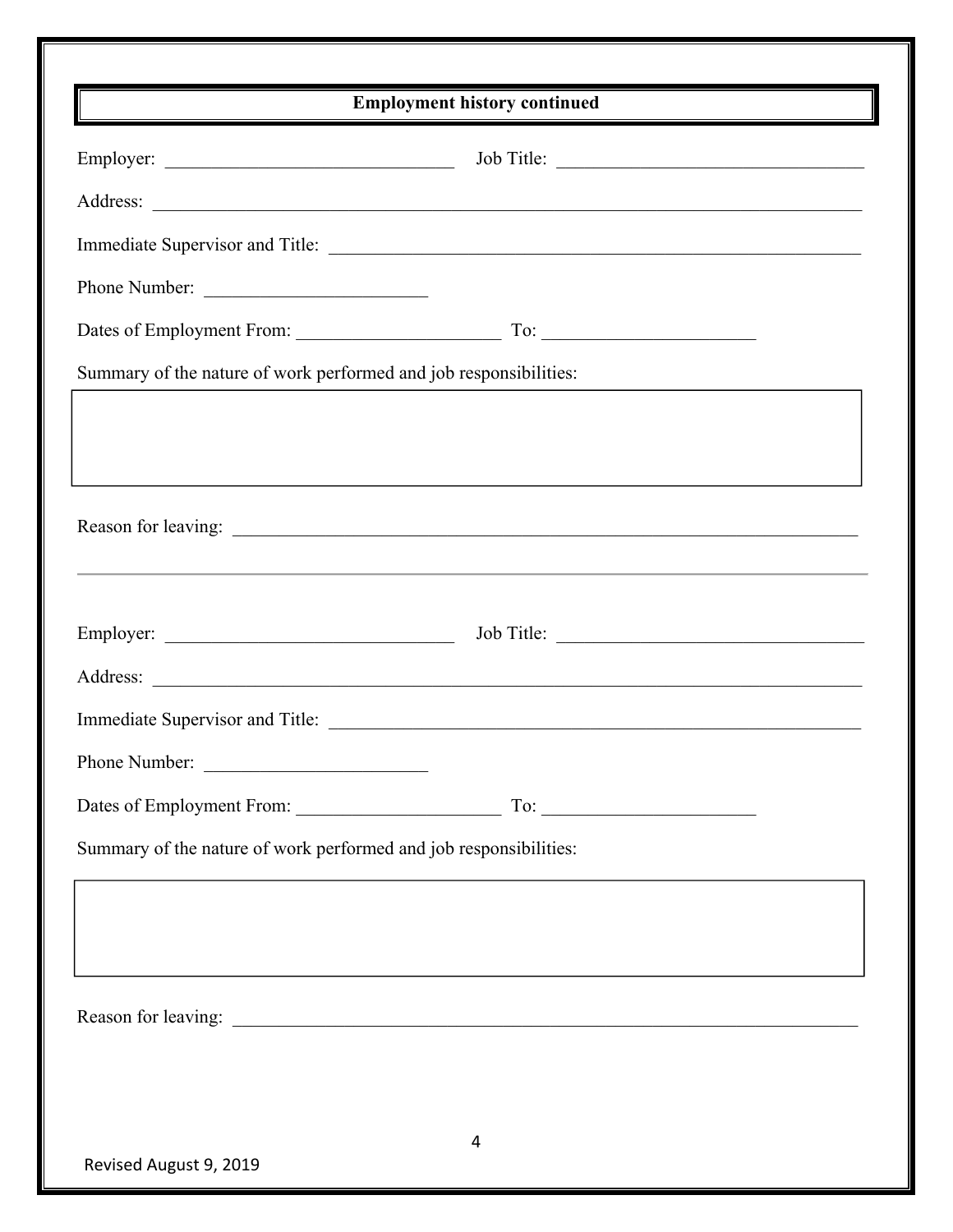#### **References**

Please list three persons, not related to you, whom you have known at least three years.

| <b>Name</b> | <b>Phone Number</b> | Company | <b>Years Acquainted</b> |
|-------------|---------------------|---------|-------------------------|
|             |                     |         |                         |
|             |                     |         |                         |
|             |                     |         |                         |
|             |                     |         |                         |
|             |                     |         |                         |
|             |                     |         |                         |

### **Explanation of Interruptions in Employment History**

Please explain any interruptions in employment history that do not pertain to pregnancy, child care, disability or any other protected activity:

#### **U.S. Military Service**

If you have served in the U.S. Military, please provide the following information:

| <b>Branch of Service:</b> | United States Army<br><b>United States Navy</b><br>United States National Guard       | United States Marine Corps.<br><b>United States Air Force</b><br>United States Coast Guard |
|---------------------------|---------------------------------------------------------------------------------------|--------------------------------------------------------------------------------------------|
| Dates Served From:        | To:                                                                                   |                                                                                            |
|                           | Were you honorably discharged? $\Box$ Yes $\Box$ No $\Box$ I have not been discharged |                                                                                            |

#### **Additional Information**

Please list any job related professional licenses or certifications obtained, related training, coursework, special skills, or professional membership excluding memberships that identify your race, religion, color, national origin, ancestry sex, disability or veteran status: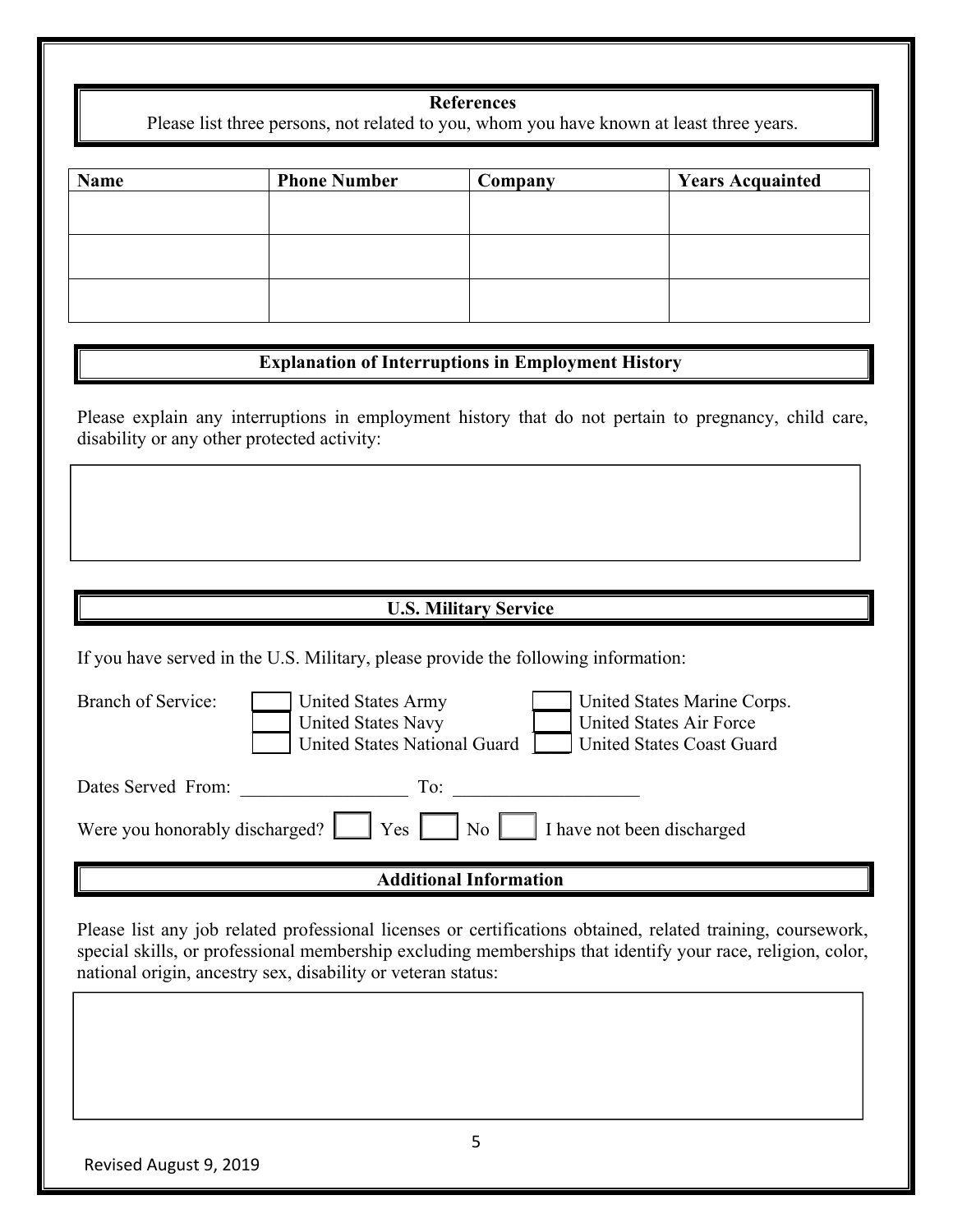### **Please read, sign, and submit to the City of Crest Hill.**

I certify the information provided in this application is true and complete to the best of my knowledge. I understand withholding pertinent information or submitting false or misleading information in this application, on my resume, during interviews or any other time during the hiring process constitutes valid grounds for disqualification from further consideration for hire or immediate dismissal from employment and loss of all employee benefits and privileges. I further understand that the City of Crest Hill shall not be liable in any respect if my employment is so denied or terminated.

I understand and agree that if I am applying for a law enforcement position, I will be required to comply with the additional Civil Service requirements as set forth in the Illinois Municipal Code, 65 ILCS 5. I further understand that any offer of employment is conditional upon completing all tests, including physical agility, to determine my fitness for this position.

I understand the acceptance of this application by the City of Crest Hill neither expresses nor implies I will be offered employment. I understand my employment is at will and I may resign at any time for any reason; similarly, my employment may be terminated by the City at any time for any reason.

I understand that any offer of employment, either verbal or written, is conditional upon the successful completion of a pre-employment medical physical including drug screening, employment and education verification, background, and reference checks.

| Signature of Applicant: |  |  |
|-------------------------|--|--|
|                         |  |  |

 $\text{Date:}$ 

You may email, fax, or mail this signed and completed application to:

The City of Crest Hill ATTN: Human Resources 1610 Plainfield Road Crest Hill, IL 60403

HR@cityofcresthill.com

*Please note applications are only accepted for positions that are currently available. If you have questions, or need assistance please contact the City of Crest Hill at (815) 741-5110. The City of Crest Hill is an Equal Opportunity Employer.*